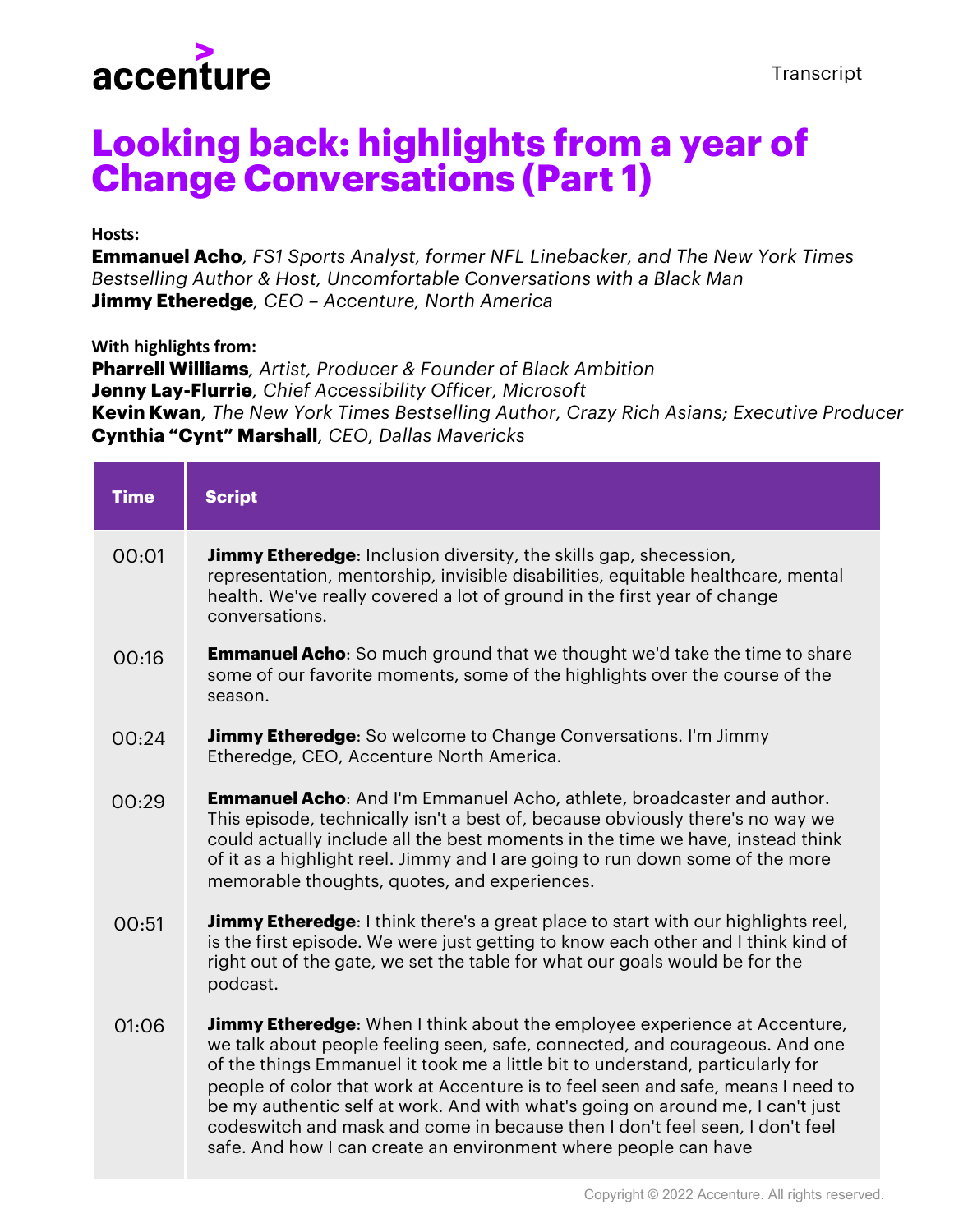

| <b>Time</b> | <b>Script</b>                                                                                                                                                                                                                                                                                                                                                                                                                                                                                                                                                                                                                                                                                                                                                                                                                                                                                                                                                                                                                                                                      |
|-------------|------------------------------------------------------------------------------------------------------------------------------------------------------------------------------------------------------------------------------------------------------------------------------------------------------------------------------------------------------------------------------------------------------------------------------------------------------------------------------------------------------------------------------------------------------------------------------------------------------------------------------------------------------------------------------------------------------------------------------------------------------------------------------------------------------------------------------------------------------------------------------------------------------------------------------------------------------------------------------------------------------------------------------------------------------------------------------------|
|             | conversations, because at the same time, I've got other people who are afraid<br>of offending or don't want to engage, they want to just put their work blinders<br>on, which is a privilege you have when you're not you know being affected as<br>much as people who are like, I'm watching someone that looks like me being<br>murdered by the police. And having to figure out the way as a leader to help<br>navigate that, I think has been my biggest challenge.                                                                                                                                                                                                                                                                                                                                                                                                                                                                                                                                                                                                            |
| 02:13       | <b>Emmanuel Acho:</b> You said so much there that I think it's imperative that we<br>unpack. On first off, use the term, which a lot of people don't understand, code<br>switching. This term of code switching for those of you all who don't know what<br>that means, code switching is acting one way around a certain group of people,<br>and then you switch codes, if you will, when you're around another group of<br>people. Really the phrase in which it's most commonly used is a black individual<br>who would have to act a certain way around white individuals, white executives,<br>because their blackness, if you will, may make white people uncomfortable.<br>Now, Jimmy in full transparency, I've gotten in trouble speaking publicly about<br>this concept of code switching. Because I've realized that what may lead to the<br>greatest success in life may not lead to the greatest success individually.<br>Because if I, a black man, have to code switch when I am around white people<br>at work, then I'm not being true to my most authentic self. |
| 03:24       | <b>Emmanuel Acho:</b> So now the real crux of the issue is, why do people have to<br>code switch? You have to code switch because currently at least, we've lived<br>and we live in a society where we are afraid of things we're not familiar with.<br>And oftentimes in society, so many of the decision makers aren't familiar with<br>certain cultures, particularly black culture and black cultures, plural because<br>black culture is not just one little monolith. And so you code switch because<br>you have to find a way to advance in society and it's harder to advance when<br>people are afraid of you because they are not necessarily familiar with you. So                                                                                                                                                                                                                                                                                                                                                                                                      |

**Jimmy Etheredge**: From my black friends. I have a group that we are able to have very open conversations about... I'm frankly blessed that way. And they would describe to me how they would have to do code switching and it's in the language they use, the way they do their hair, what they wear. 04:20

you even hear of code switching?

you really took me somewhere with that ideology and that concept. Where did

- **Emmanuel Acho**: Wait, let me chime in. Let me chime. Right now if you're listening to this, but you can't see me, my hair is probably three to four inches above my head and my beard is relatively full, at least for me. When I was first on TV, Jimmy truth, I rocked my hair incredibly close. I don't know what white people call it when y'all go to barber shops, maybe like a one or like a half. Black people don't say ones or twos, we just say like "Even all around." We're getting very uncomfortable during this podcast. 04:44
- **Emmanuel Acho**: So true story. I used to rock my hair super close because I had 05:15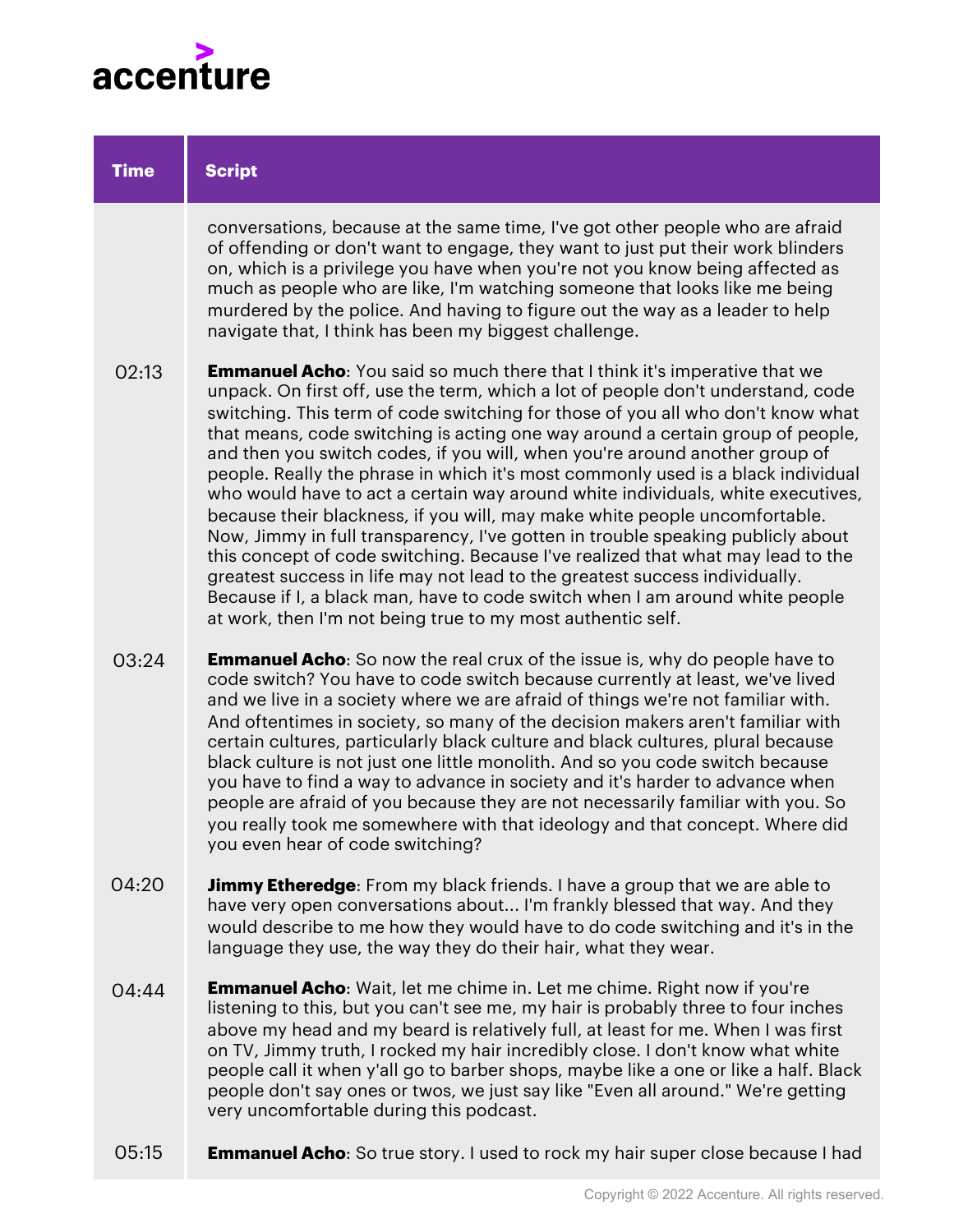

| <b>Time</b> | <b>Script</b>                                                                                                                                                                                                                                                                                                                                                                                                                                                                                                                                                                                                                                                                                                                                                                                                                                         |
|-------------|-------------------------------------------------------------------------------------------------------------------------------------------------------------------------------------------------------------------------------------------------------------------------------------------------------------------------------------------------------------------------------------------------------------------------------------------------------------------------------------------------------------------------------------------------------------------------------------------------------------------------------------------------------------------------------------------------------------------------------------------------------------------------------------------------------------------------------------------------------|
|             | to, and I was told, "Hey, Emmanuel, you need to present yourself in the most<br>polished manner." Then after I proved on television that I was educated and<br>articulate, that's when I let my true self come out. Then the hair got longer, the<br>stripes got in the hair, the beard got fuller. Because I was like, "Now that you<br>know who I really am, you're not going to judge me by what I look like." So I just<br>had to cut you off there to interject with that story because it is so real, but<br>you're talking about your black friends and how you learned on code switching.                                                                                                                                                                                                                                                     |
| 05:56       | <b>Jimmy Etheredge</b> : And one of the things that I didn't appreciate, Emmanuel,<br>until I had those conversations with them is the privilege I have of never thinking<br>about that. Again, thank God we're on a podcast right now, so no one can see<br>how long my hair is, but it's not corporate. So I don't worry about those things<br>and I see the thousand little cuts, the little things that, as a black man, you have<br>to constantly think about, constantly worry about that wear you down. And then<br>when you couple that with things that are happening in the world around us, that<br>you know, you need to share your emotions with, how do you balance this desire<br>to try to fit in and not make anyone have some of their unconscious biases kick<br>in? Would the need to be authentic to yourself and your emotions? |
| 06:59       | <b>Emmanuel Acho:</b> You said, realizing the privileges that you had, but you said it<br>actually rather than access, you said it in regards to immunity. I just thought of<br>this as you were speaking. Privilege can be passive. I think so many people<br>assume that privilege is active. Privilege grants me access to something.<br>Privilege grants me access to a certain space, a certain room, a certain college, a<br>certain institution, a certain company. But privilege can also be passive in the<br>manner that privilege means I'm not facing certain punishment that I otherwise<br>would've faced. I'm not being subject to certain things that I otherwise would<br>have been subjected to.                                                                                                                                    |
| 07:43       | <b>Emmanuel Acho:</b> Wow. We went everywhere and I loved it. I think the biggest<br>thing from that episode one I've realized in, since episode one, the house has<br>actually passed the CROWN Act, March 18th, 2022, and the CROWN Act was to<br>no longer tolerate the discrimination of women of color based upon their hair<br>styles.                                                                                                                                                                                                                                                                                                                                                                                                                                                                                                          |
| 08:07       | <b>Emmanuel Acho:</b> We talk so much about code switching in episode one. We talk<br>so much about the plight of people of color versus people that aren't of color.<br>And one of the main focuses, Jimmy and I said, ingest both also. And seriousness<br>at times was the plight of black people in discrimination, just simply based upon<br>hairstyles. Black women will wear their hair in protective styles, like dreadlocks,<br>like braids, like twists and have been discriminated upon because of that. But<br>that act has since been passed. Man, Jimmy episode one left me worth a lot of<br>thoughts, but no greater than one, you bringing up the concept of code<br>switching. That still is one of my favorites to date because that is something that                                                                             |

I feel like so many of my white brothers and sisters are ignorant to. And it was just awesome for it to be highlighted, to be known, that the experience of a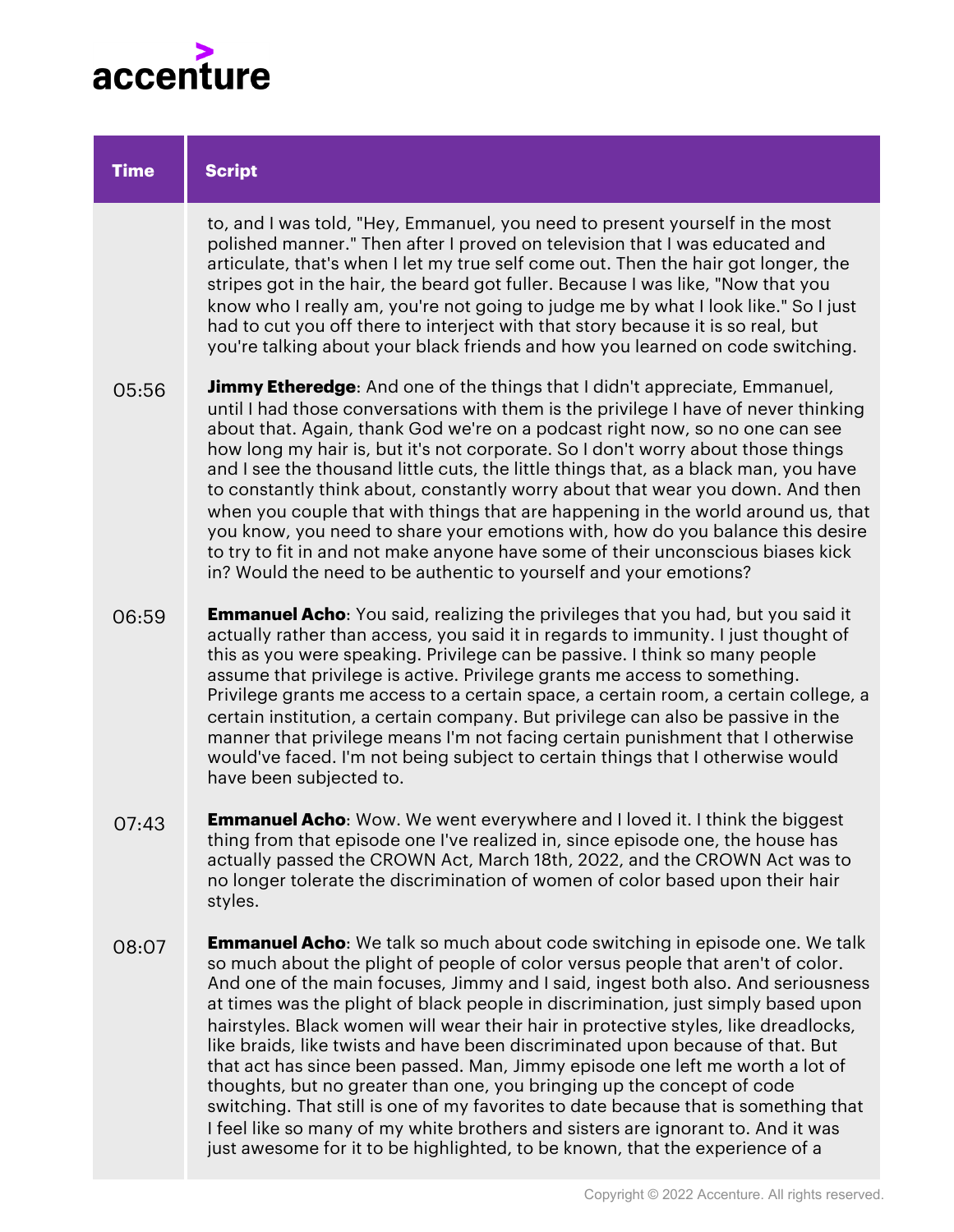

| <b>Time</b> | <b>Script</b>                                                                                                                                                                                                                                                                                                                                                                                                                                                                                                                                                                                                                                                                                                                                                                                                               |
|-------------|-----------------------------------------------------------------------------------------------------------------------------------------------------------------------------------------------------------------------------------------------------------------------------------------------------------------------------------------------------------------------------------------------------------------------------------------------------------------------------------------------------------------------------------------------------------------------------------------------------------------------------------------------------------------------------------------------------------------------------------------------------------------------------------------------------------------------------|
|             | black or brown individual or an individual of color is often adjusted just so they<br>can fit in. But the place we need to get to in society is a place of acceptance for<br>all.                                                                                                                                                                                                                                                                                                                                                                                                                                                                                                                                                                                                                                           |
| 09:11       | <b>Jimmy Etheredge:</b> Well, that was a really good discussion. And for those that<br>can't see Emmanuel, he's still rocking the same hair doing and beard, looks<br>great. But I think back to what you talked about, that privilege can be passive,<br>not always has to be active. And I think that's something I've heard from a<br>number of my white friends that have listened to the podcast, is recognizing<br>that there's a lot of things that they don't worry about and that that's a privilege<br>to not have to worry about some things. Such as "Am I fitting in the language<br>I'm using? How I'm wearing my hair?" I can't think of a single white friend that's<br>ever confided in me, "I'm nervous about the way my hair is at work and how<br>people might have some preconceived notion about it." |
| 09:57       | <b>Emmanuel Acho:</b> So many good conversations. We'll also throughout the past<br>year, we've been fortunate enough to sit down and learn from the C-suite<br>leaders across a variety of industries. But also one of my favorite moments was<br>sitting down with several time Grammy winner and one of the most creative<br>people in the music industry. That's Pharrell Williams. He's a musician, he's a<br>producer. We most notably know his song Because I'm happy. I wish I still had<br>my singing voice. Anyway, Pharrell explained the importance of mentorship.                                                                                                                                                                                                                                              |
| 10:28       | <b>Jimmy Etheredge:</b> Pharrell. I appreciate your call to action to corporations.<br>There's a lot of business leaders that would be listening this podcast. What do<br>you think that they could do to help these entrepreneurs more?                                                                                                                                                                                                                                                                                                                                                                                                                                                                                                                                                                                    |
| 10:43       | <b>Pharrell Williams:</b> I think it all boils down to mentorship. And then in terms of<br>some of the CEOs and some of these people in C-suite positions who are in a<br>position to actually make some decisions, I think empathy is really important.<br>And you got to have empathy, because if you don't have empathy, then you<br>don't understand your consumer base. And if you don't understand your<br>consumer base, then your business is doomed. That's what a lot of companies<br>came to realize during the pandemic. Like if you're not in touch with them and<br>you don't - they can't relate to some of the company's policies, then they check<br>out, they go to a competitor or they start their own business.                                                                                        |
| 11:24       | <b>Jimmy Etheredge</b> : That was a great podcast that we had with Pharrell. And as<br>you said, Emmanuel, just an incredible entrepreneur and talented individual.<br>But I thought it was very interesting that he started with this focus on<br>mentorship. And I think, when we talk about mentorship, it really means active,<br>and how you're going to lean in and help somebody be successful. It reminds<br>me of a conversation I had with Ken Frazier, recently retired CEO of Merck. And<br>you know that's what he told me, he was chief of legal officer and I said, "How                                                                                                                                                                                                                                     |

did you get to be CEO?" He said, "I had a mentor." The CEO said, "You got the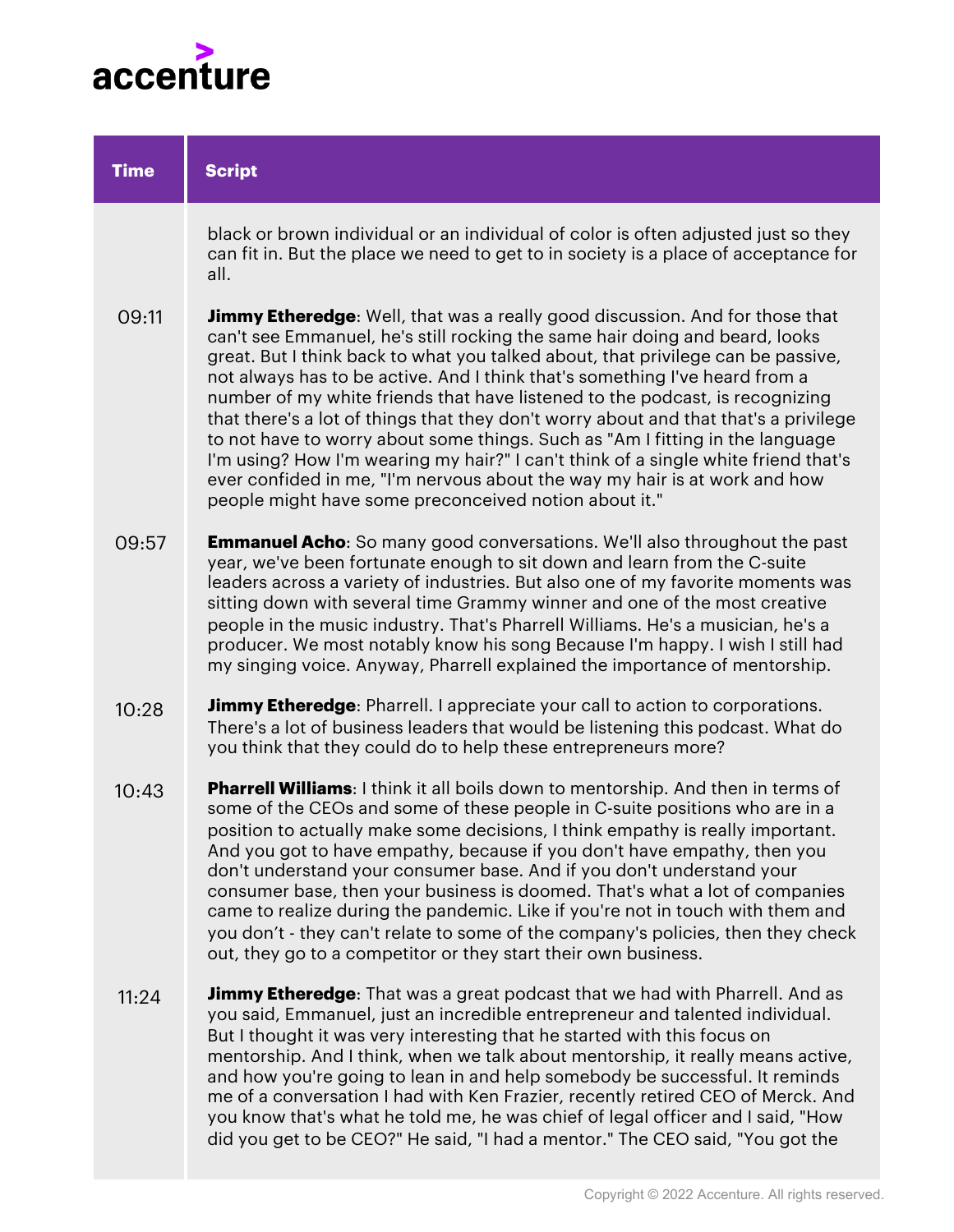

| <b>Time</b> | <b>Script</b>                                                                                                                                                                                                                                                                                                                                                                                                                                                                                                                                                                                                                                                                                                                                                          |
|-------------|------------------------------------------------------------------------------------------------------------------------------------------------------------------------------------------------------------------------------------------------------------------------------------------------------------------------------------------------------------------------------------------------------------------------------------------------------------------------------------------------------------------------------------------------------------------------------------------------------------------------------------------------------------------------------------------------------------------------------------------------------------------------|
|             | talent for doing this, I'm going to help you get this figured out and really leaned<br>in."                                                                                                                                                                                                                                                                                                                                                                                                                                                                                                                                                                                                                                                                            |
| 12:06       | <b>Jimmy Etheredge</b> : And I think the other thing with what Pharrell was sharing<br>was the point around empathy and the language that you've used, Emmanuel,<br>of meeting people where they are. And that if you're not able to talk about these<br>shared experiences or the lived experiences that someone else has had that<br>you haven't, it's always going to be a challenge as it relates to being<br>empathetic, as it relates to being curious and willingness to really mentor<br>people that have different backgrounds from you.                                                                                                                                                                                                                      |
| 12:35       | <b>Emmanuel Acho:</b> I love that. Empathy is the key to success. That's what I<br>learned from that conversation. It does not matter how well you think you want<br>to know someone. It does not matter how hard you're striving to know<br>someone. All that matters is your empathy towards that individual, whether it is<br>familial, whether it is at a friendship level or whether it is occupational empathy.<br>Because the best way to serve our consumers around us is to fully understand<br>their emotions at all times. So that episode really spoke to me in regards to it<br>doesn't matter how tough and brazen we are, but how empathetic can we be.<br>Because the empathy is a true key to us, all succeeding, collectively and<br>occupationally. |
| 13:23       | <b>Jimmy Etheredge:</b> I thought there was a lot to learn from Jenny Lay-Flurrie in<br>episode three. She's the chief accessibility officer at Microsoft and she shared<br>an enlightening and really helpful perspective on the topic of disability.                                                                                                                                                                                                                                                                                                                                                                                                                                                                                                                 |
| 13:38       | <b>Emmanuel Acho:</b> Just so we can set the table for this conversation. I heard you<br>use the word disability. When I read that sometimes I'm like, "Ah, is that still a<br>fair, accurate or empathetic description for someone who faces a difference or<br>someone who faces a challenge?" Is disability a word that we should be using?                                                                                                                                                                                                                                                                                                                                                                                                                         |
| 13:59       | <b>Jenny Lay-Flurrie:</b> Yes. In fact, you say difference and I shut up. And here's the<br>gig right, I have a disability. In fact, I have a few because I'm getting old. And<br>disability is correlated with age. So if you're not in my core gang today, you<br>likely will be as you age. Um, and the reality is that it traverses from what you<br>can see to what you cannot. And the 70 plus percent of disabilities are invisible<br>or non-apparent, meaning that you can't see it by looking at someone. Mental<br>health, neurodiversity.                                                                                                                                                                                                                  |
| 14:33       | Jenny Lay-Flurrie: But I will say that it's just a part of being human. And if it's a<br>part of being human, why don't we say the word? So actually I'm very proud to<br>say that I'm here, I have a disability, I'm disabled. And I use that expertise that<br>comes with having that disability and that empathy for different parts of being<br>human, to help me to create better products and services for a company like                                                                                                                                                                                                                                                                                                                                        |

Microsoft. It's a strength. Disability is a strength. So I actually don't want to hear diversity abled, differently abled, special abled, special needs. No. Why are we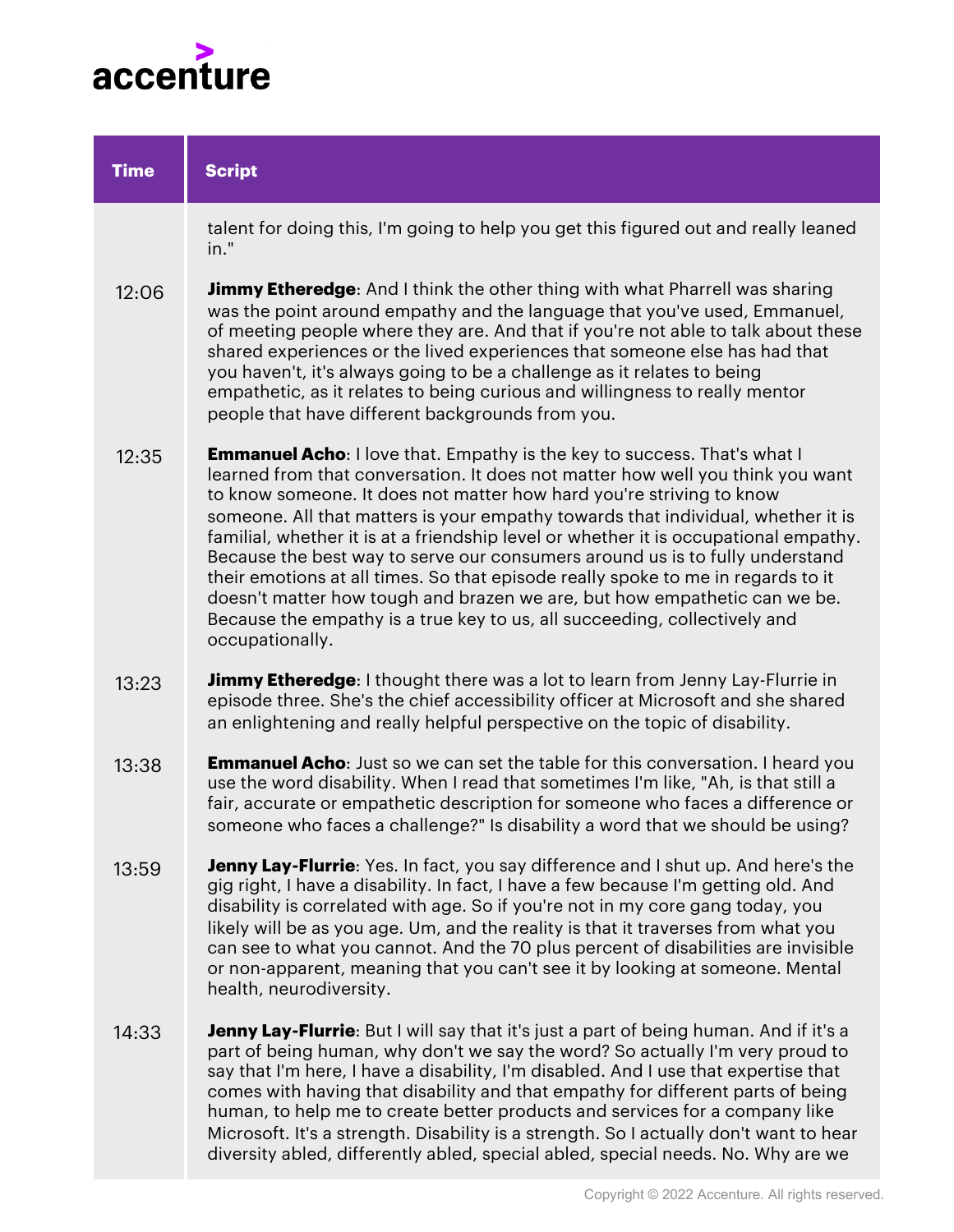

| <b>Time</b> | <b>Script</b>                                                                                                                                                                                                                                                                                                                                                                                                                                                                                                                                                                                                                                                                                                                                                                                                                                                                                                                                                                                                                   |
|-------------|---------------------------------------------------------------------------------------------------------------------------------------------------------------------------------------------------------------------------------------------------------------------------------------------------------------------------------------------------------------------------------------------------------------------------------------------------------------------------------------------------------------------------------------------------------------------------------------------------------------------------------------------------------------------------------------------------------------------------------------------------------------------------------------------------------------------------------------------------------------------------------------------------------------------------------------------------------------------------------------------------------------------------------|
|             | not saying this what it is? It is a disability and that is a good word, not a bad one.                                                                                                                                                                                                                                                                                                                                                                                                                                                                                                                                                                                                                                                                                                                                                                                                                                                                                                                                          |
| 15:19       | <b>Emmanuel Acho:</b> This episode slapped me in my face. Jimmy, I've quoted this<br>conversation and dialogue in the last six months more than I have quoted any<br>other conversation. This is one of the most valuable lessons I've learned of my<br>adulthood and especially at this moment in time in our culture. You can be<br>incredibly well intended, but poorly executed. And I recall introducing Jenny<br>and I recall spending so much time and energy trying to figure out how was I<br>going to properly introduce her, of which she responded and said, "Emanuel,<br>your introduction made me cringe." And she reminded me, disability it is an<br>ability and we focus on the 'dis' and not the 'ability'. This was a phenomenal<br>conversation, incredibly illuminating, but here is the lesson, the lesson is you<br>can be very well intended and poorly executed. So how can we make sure that<br>our intentions and our execution match? Make sure we learn the person that we<br>are trying to serve. |
| 16:23       | <b>Jimmy Etheredge:</b> I thought this was amazing as well, Emmanuel. And not only<br>when she talked about thinking about the ability, not just the 'dis', but to me<br>when she says "This is part of the human experience. And if it's part of the<br>human experience, why can't we say the word?" I do think it's why I love doing<br>this podcast with you, because there's so many things that as you said, we are<br>well intended, but they don't come across the right way or we are<br>uncomfortable and don't want to seem awkward. And sometimes in the attempt<br>to not insult someone, we're actually not meeting them where they are. And it<br>certainly gave me a different perspective and candidly, a different confidence<br>with having a conversation with my friends who are disabled.                                                                                                                                                                                                                 |
| 17:09       | <b>Emmanuel Acho:</b> Love that. Well, so many great conversations and this<br>upcoming one was equally as good. Hollywood came calling when Kevin Kwan's<br>romcom novel, Crazy Rich Asians took off. Now, Crazy Rich Asians, for those<br>who don't know, love story that quickly becomes complicated by family, politics<br>and social status. The story caught the attention of several producers. One of<br>the first to reach out to Kevin wanted to change the lead character, Rachel Chu<br>from Asian to Caucasian. Kevin talked to us about that experience.                                                                                                                                                                                                                                                                                                                                                                                                                                                          |
| 17:42       | <b>Emmanuel Acho:</b> Kevin, you said that when a producer came and they wanted<br>to whitewash your character, Rachel, that they missed the point. Let me ask you<br>this. What point did they miss?                                                                                                                                                                                                                                                                                                                                                                                                                                                                                                                                                                                                                                                                                                                                                                                                                           |
| 17:54       | Kevin Kwan: Where do I start? The main point was that this was a book that<br>really showcased Asian empowerment. So if you're going to take my heroin and<br>turn into a white girl, you know, what does that tell me? It tells me you don't<br>believe that a heroin can be an empowered, dynamic, attractive, smart, Asian<br>woman, that no one will want to see this person on the screen or read about it.                                                                                                                                                                                                                                                                                                                                                                                                                                                                                                                                                                                                                |

So to me you know, he was clearly off base from the beginning.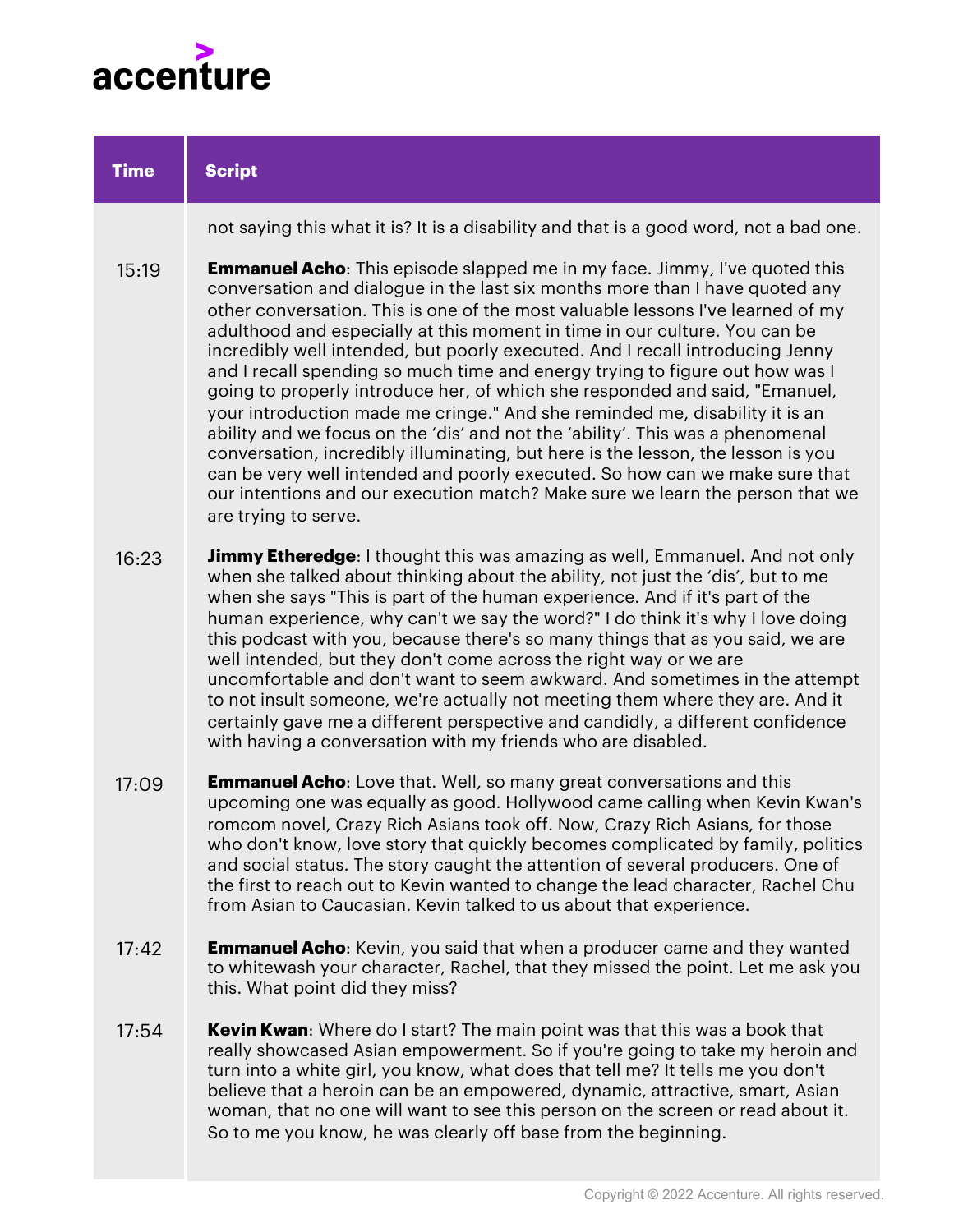

| <b>Time</b> | <b>Script</b>                                                                                                                                                                                                                                                                                                                                                                                                                                                                                                                                                                                                                                                                                                                                                                                                                                                                                                                                    |
|-------------|--------------------------------------------------------------------------------------------------------------------------------------------------------------------------------------------------------------------------------------------------------------------------------------------------------------------------------------------------------------------------------------------------------------------------------------------------------------------------------------------------------------------------------------------------------------------------------------------------------------------------------------------------------------------------------------------------------------------------------------------------------------------------------------------------------------------------------------------------------------------------------------------------------------------------------------------------|
| 18:27       | <b>Jimmy Etheredge</b> : I can't even imagine the character Rachel not being an Asian<br>woman. It wouldn't make any sense at all to the, to the movie. High profile<br>campaigns, like the #oscarsarewhite and the current backlash against the<br>Hollywood Foreign Press Association. And then kind of on the other side, you've<br>got the Heights and some of the backlash that happened there, but it's brought<br>attention to these kinds of issues. How much of an impact do you think these<br>campaigns are having at, at all levels of production, from the stories that the<br>producers choose to tell, to the actors that they decide to cast?                                                                                                                                                                                                                                                                                    |
| 19:07       | Kevin Kwan: You know, I think we're in very interesting times. I think there's a<br>huge sea change. And I think there really is a concerted effort on the part of the<br>people behind the scenes in Hollywood, who create the films and the TV series<br>and all different types of media. They are listening and they are learning. And<br>they are trying to be thoughtful and authentic to these stories and to the<br>characters. So I believe change is happening. We're still in very early days yet.<br>So I think there's going to be bumps along the road. Massive change takes time.<br>And we're in really the teething period of what does the new landscape look like<br>with a diverse multicultural audience and multicultural players on screen.                                                                                                                                                                               |
| 20:01       | <b>Jimmy Etheredge:</b> Emmanuel, that was a really interesting episode and it still<br>boggles my mind that Kevin is sharing with us, that they wanted to have a<br>Caucasian play the Asian lead in his book, Crazy Rich Asians. And in addition to<br>having Kevin Kwan the show, we also had Cynt Marshall, the CEO of the Dallas<br>Mavericks, the first black female CEO in the NBA. She told us why she took the<br>job, why having a culture of the inclusivity was so important. And you're going<br>to hear a quote I've used a hundred times since this episode.                                                                                                                                                                                                                                                                                                                                                                      |
| 20:39       | Cynt Marshall: What made me decide to do it, frankly, after I had almost an<br>hour conversation with Mark Cuban, who we had just gotten to know each<br>other. I didn't know him. He didn't know me. And we spent some time together.<br>Two women stopped me as I was leaving his office because I hadn't decided<br>that I was going to accept the job yet. I just retired from AT&T after 36 years,<br>started my own consulting company. Life was good and I had something else I<br>was getting ready to go and do. After he told me about what was going on, I<br>read the article, the Sports Illustrated article, two women stopped me on the<br>way out of his office and said, "Are you the one who Mark Cuban said is going to<br>come in here and save us?" And I said, "Well, I don't have the power to do that. I<br>mean I actually know somebody who has the power to do that, but I don't. But<br>let me just think about it." |
| 21:24       | <b>Cynt Marshall:</b> And they started telling me their stories. And as these women<br>were telling me their stories, and I thought about how sincere Mark was about a<br>culture change and the problems there, I just said, "You know what? This is my<br>opportunity to serve. I got to do it for the sisterhood. And the brotherhood will                                                                                                                                                                                                                                                                                                                                                                                                                                                                                                                                                                                                    |

actually benefit too. But I got to do this." For some reason, I was uniquely

qualified to come in and make a difference in the organization. And so I did it as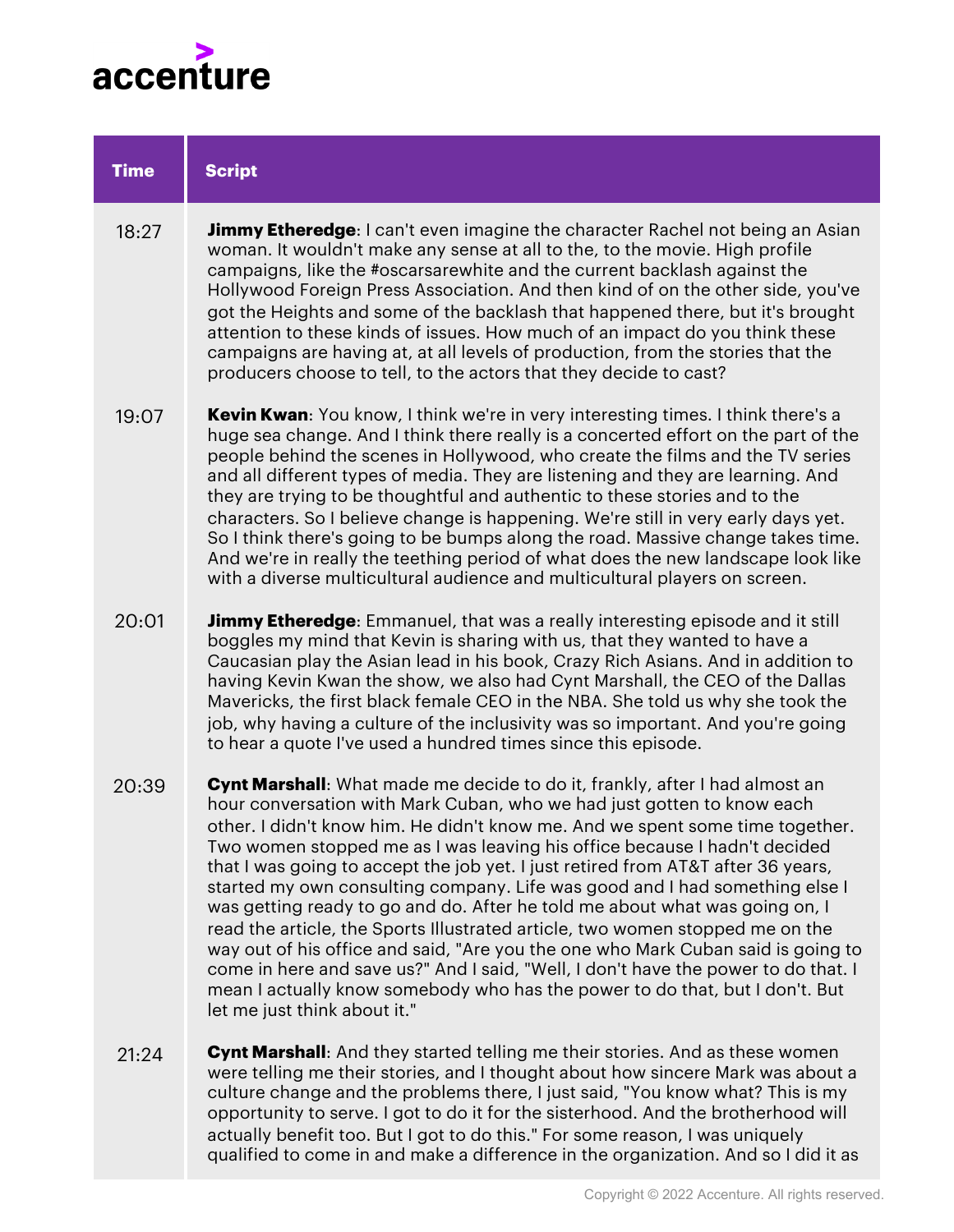

| <b>Time</b> | <b>Script</b>                                                                                                                                                                                                                                                                                                                                                                                                                                                                                                                                                                                                                                                                                                                                                                                                                                                                                                                                                                                                                                                                                                                                                                                                           |
|-------------|-------------------------------------------------------------------------------------------------------------------------------------------------------------------------------------------------------------------------------------------------------------------------------------------------------------------------------------------------------------------------------------------------------------------------------------------------------------------------------------------------------------------------------------------------------------------------------------------------------------------------------------------------------------------------------------------------------------------------------------------------------------------------------------------------------------------------------------------------------------------------------------------------------------------------------------------------------------------------------------------------------------------------------------------------------------------------------------------------------------------------------------------------------------------------------------------------------------------------|
|             | an opportunity to serve, didn't think anything. I didn't know at the time I was<br>going to be the first black female CEO of an NBA team. I don't think my boss<br>knew that. So he wasn't trying to make history. He was trying to make a<br>difference. And so it was an opportunity to serve. And so we've been doing<br>some heavy lifting, but I think we've made a lot of progress.                                                                                                                                                                                                                                                                                                                                                                                                                                                                                                                                                                                                                                                                                                                                                                                                                               |
| 22:07       | <b>Emmanuel Acho:</b> That is amazing. Cynt, I'm going to go off script, completely<br>off script, because as you're talking, I'm realizing different people have unique<br>qualifications that make them better skilled to do a job than other individuals.<br>And different individuals have unique qualifications that may make them lesser<br>skilled to do a job than other individuals. What makes you, a black woman,<br>uniquely qualified to excel in this position?                                                                                                                                                                                                                                                                                                                                                                                                                                                                                                                                                                                                                                                                                                                                           |
| 22:34       | <b>Cynt Marshall:</b> Well, first of all, I think growing up the way I grew up. So I mean<br>I grew up in poverty. So I grew up in the Easter Hill public housing projects in<br>Richmond, California. And I think growing up and knowing what it feels like to<br>be different and knowing what hard work will get you, knowing what will<br>happen when people give you an opportunity, when they look beyond the zip<br>code, when they look beyond the color, when they look beyond the gender and<br>just create an environment that's diverse and inclusive, which is what has<br>happened to me in my life. And then I was able to lead some of that work at<br>AT&T. So I have, I think, the qualifications around knowing how to transform<br>cultures and seeing what happens when you really believe in the business case<br>for diversity.                                                                                                                                                                                                                                                                                                                                                                  |
| 23:23       | <b>Emmanuel Acho:</b> I loved a couple aspects of that. Number one, I loved her<br>boldness. I also love a quote, which I've taken from her, "Diversity being invited<br>to the dance, inclusion being asked to dance." Cynt really hit the nail on the<br>head because when I try to synthesize both what Cynt was discussing and also<br>what Kevin of Crazy Rich Asians was discussing, I realized a couple things. The<br>power in diversity. Over the course of our dialogue together, we talk about so<br>many different aspects of uplifting one another, being more empathetic<br>towards one another, inclusion, et cetera. But there is power in diversity. Crazy<br>Rich Asians was a depiction of powerful, intelligent, accomplished, dynamic<br>Asians. If that character would've been whitewash and become Caucasian, it<br>would've just been the same story that we've been sold for so many years in<br>Hollywood. And then, Cynt, what I really got from her is the power that she<br>holds in that role, but also the power in pushing diversity. It's not just a matter<br>of being diverse for diversity's sake, but being diverse because there is power<br>for your corporation and diversity. |

**Jimmy Etheredge**: I totally relate a manager to the point you made about the power of diversity, but what really stuck with me was this power of inclusion. And yes, I loved the getting invited to dance as opposed to just invited to the dance. And a lot of times I'll talk to people about how to shift from optics to outcomes. And it really got me thinking about when I'm talking about I&D or 24:39